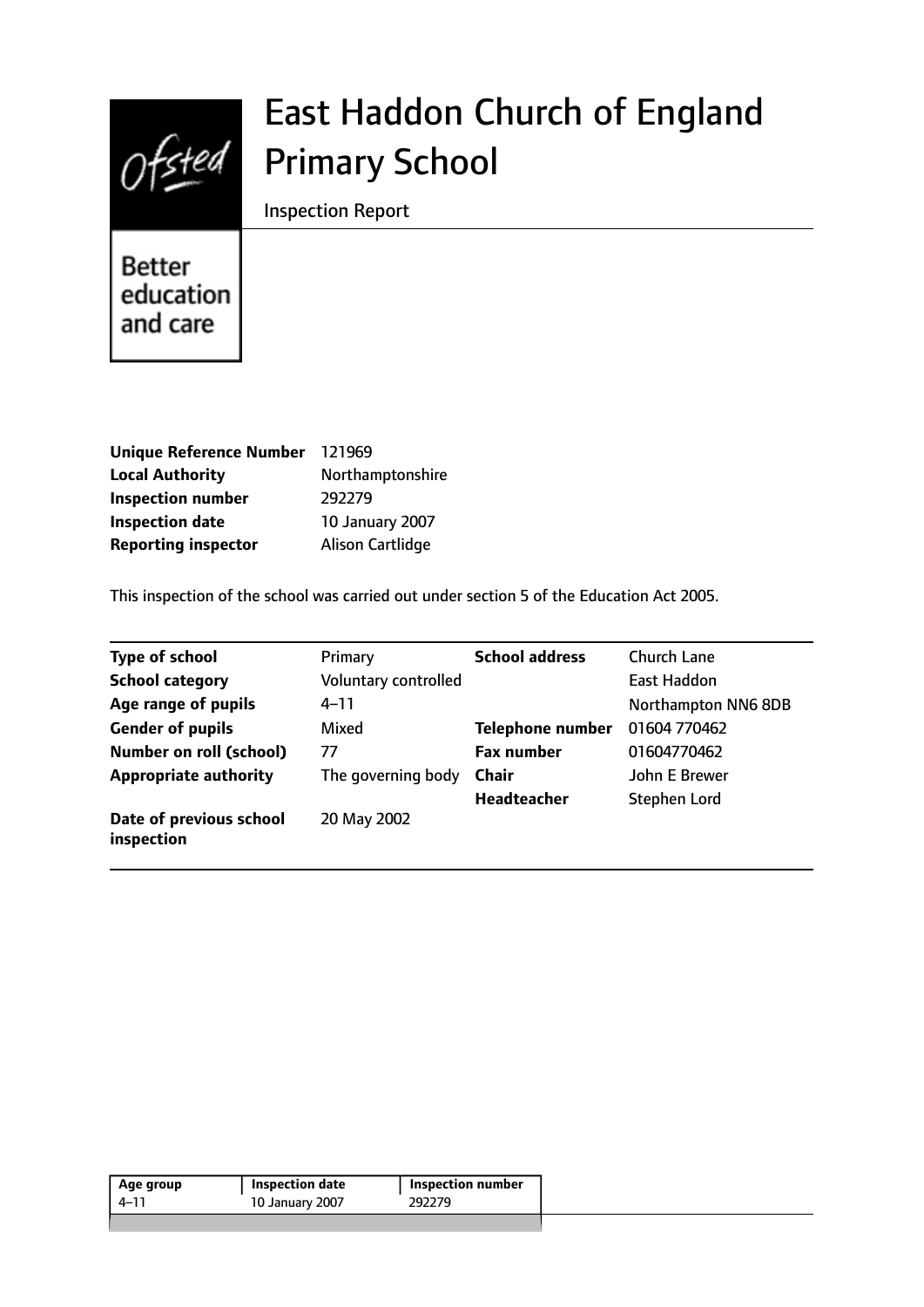© Crown copyright 2007

Website: www.ofsted.gov.uk

This document may be reproduced in whole or in part for non-commercial educational purposes, provided that the information quoted is reproduced without adaptation and the source and date of publication are stated.

Further copies of this report are obtainable from the school. Under the Education Act 2005, the school must provide a copy of this report free of charge to certain categories of people. A charge not exceeding the full cost of reproduction may be made for any other copies supplied.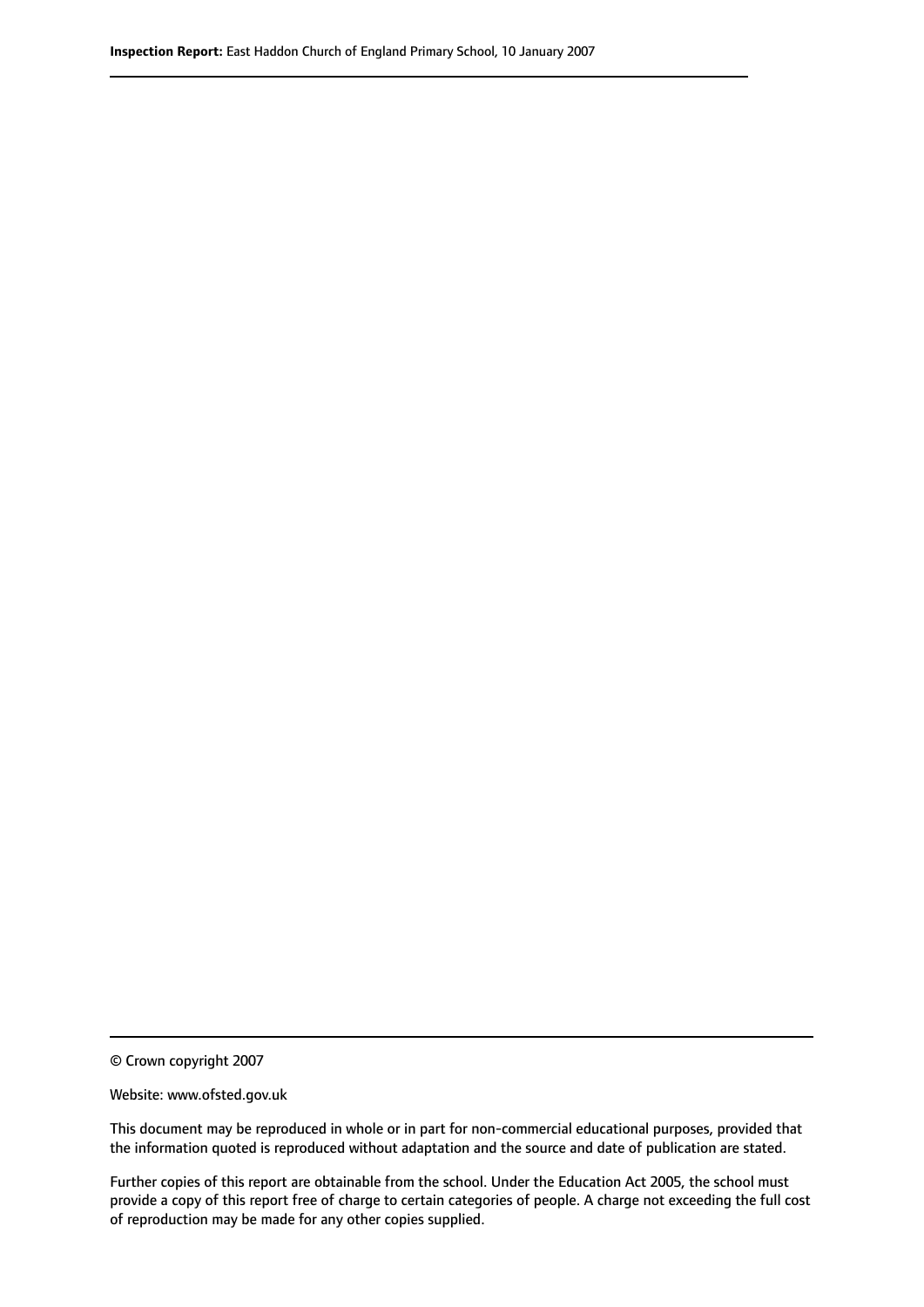# **Introduction**

The inspection was carried out by two Additional Inspectors.

## **Description of the school**

Most pupils at this small primary school are of White British heritage. They come from the village and surrounding area and only a few are eligible for free school meals. The proportion of pupils with learning difficulties and disabilities is above average and attainment on entry to the Reception class is slightly above average in most years.

## **Key for inspection grades**

| Outstanding  |
|--------------|
| Good         |
| Satisfactory |
| Inadequate   |
|              |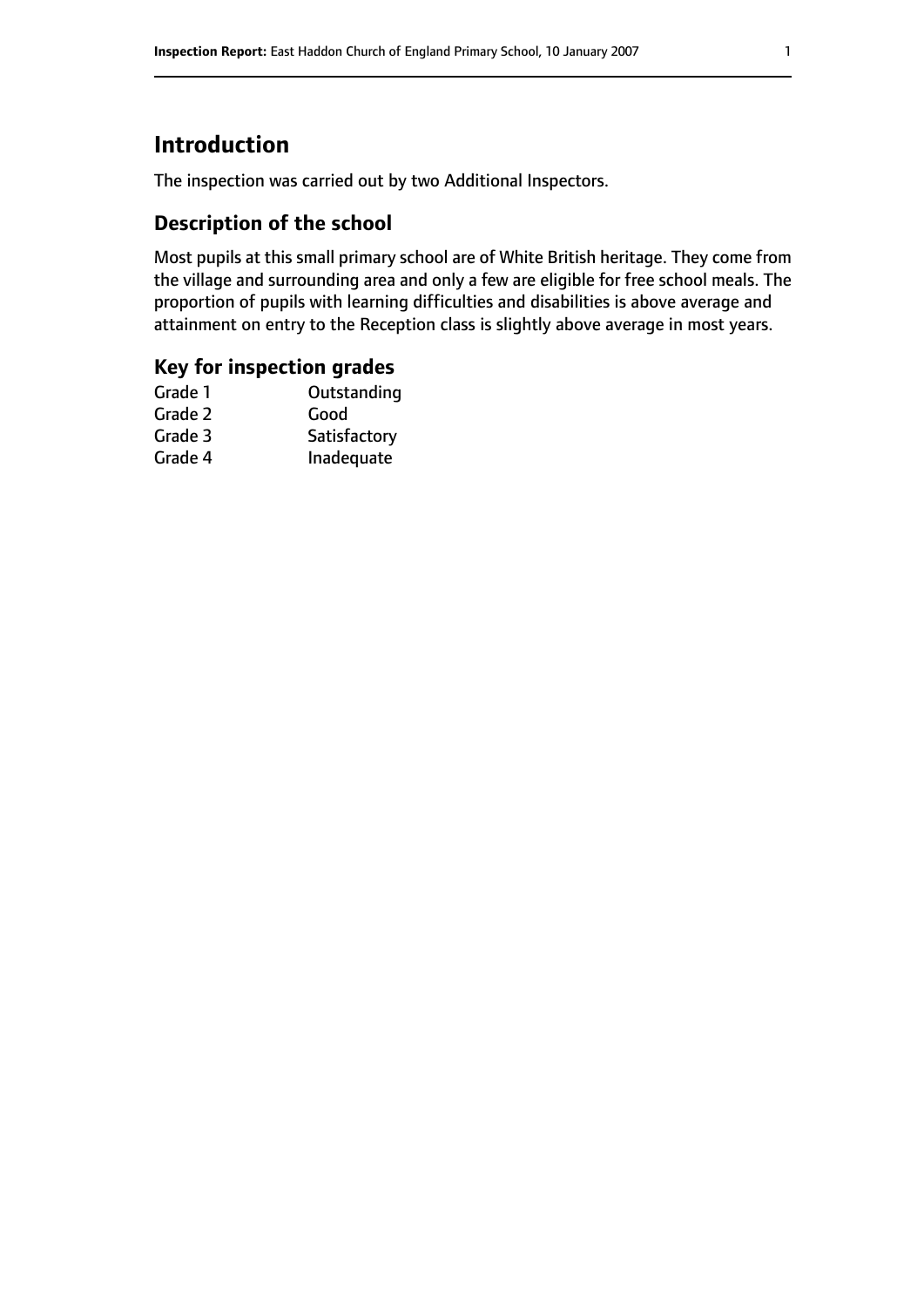# **Overall effectiveness of the school**

#### **Grade: 2**

This is a good school where pupils achieve well. Children make a good start to their education in the Foundation Stage. This is because good teaching enables them to enjoy a wide range of interesting activities and to make good progress. By the end of the Reception Year, most children are working within or beyond the levels expected for their age. Pupils continue to make good progress in Years 1 to 6, because teaching and learning are good. Standards are well above average by the end of Year 6. Teachers are well organised and teaching assistants are used well to support groups of pupils. Pupils make particularly good progress in Years 4 to 6 due to the effective way that learning is supported in this class.

Very good relationships between members of staff and the pupils enable personal development and well-being to be good. Behaviour is exemplary and pupils are very polite and work hard in lessons. A good curriculum with a wide range of activities engages the pupils' interest exceptionally well. Recent improvements to the building have provided more space and the school is now adapting work well to include more practical tasks than was previously possible. Care, quidance and support are satisfactory. Throughout the school, the family atmosphere supports pupils' pastoral needs well and helps them to be very happy and confident individuals. Assessment information is not always used well enough to plan work that meets pupils' differing needs, and occasionally these are not met in full. When this happens the pace of learning slows. Pupils are insufficiently involved in setting their own targets to help them know how to do even better.

Leadership and management are good. There is a strong and successful commitment towards maintaining high standards. This demonstrates the school's good capacity to improve further. During the extensive building project, limited time has been allocated to formally monitoring teaching, learning and standards. Whilst the headteacher has a good overview of provision at the school from informal monitoring, and self-evaluation is accurate, he teaches much of the time and is responsible for leading too many subjects. He is aware of the need to delegate responsibilities further and to increase the rigour of monitoring to check that teaching is consistently good and that all pupils make consistently good progress. The governing body provides a good level of support and challenge for the school and understands its strengths and weaknesses well.

Pupils are prepared well for the next stage of education and life outside school and they become mature and responsible. Parents are very pleased with the work of the school. One parent reflects the views of others by saying, 'This is a wonderful school focused on our children.'

#### **What the school should do to improve further**

• Make better use of information about pupils' progress to ensure that their differing needs are consistently being met and to involve them more in setting their own targets.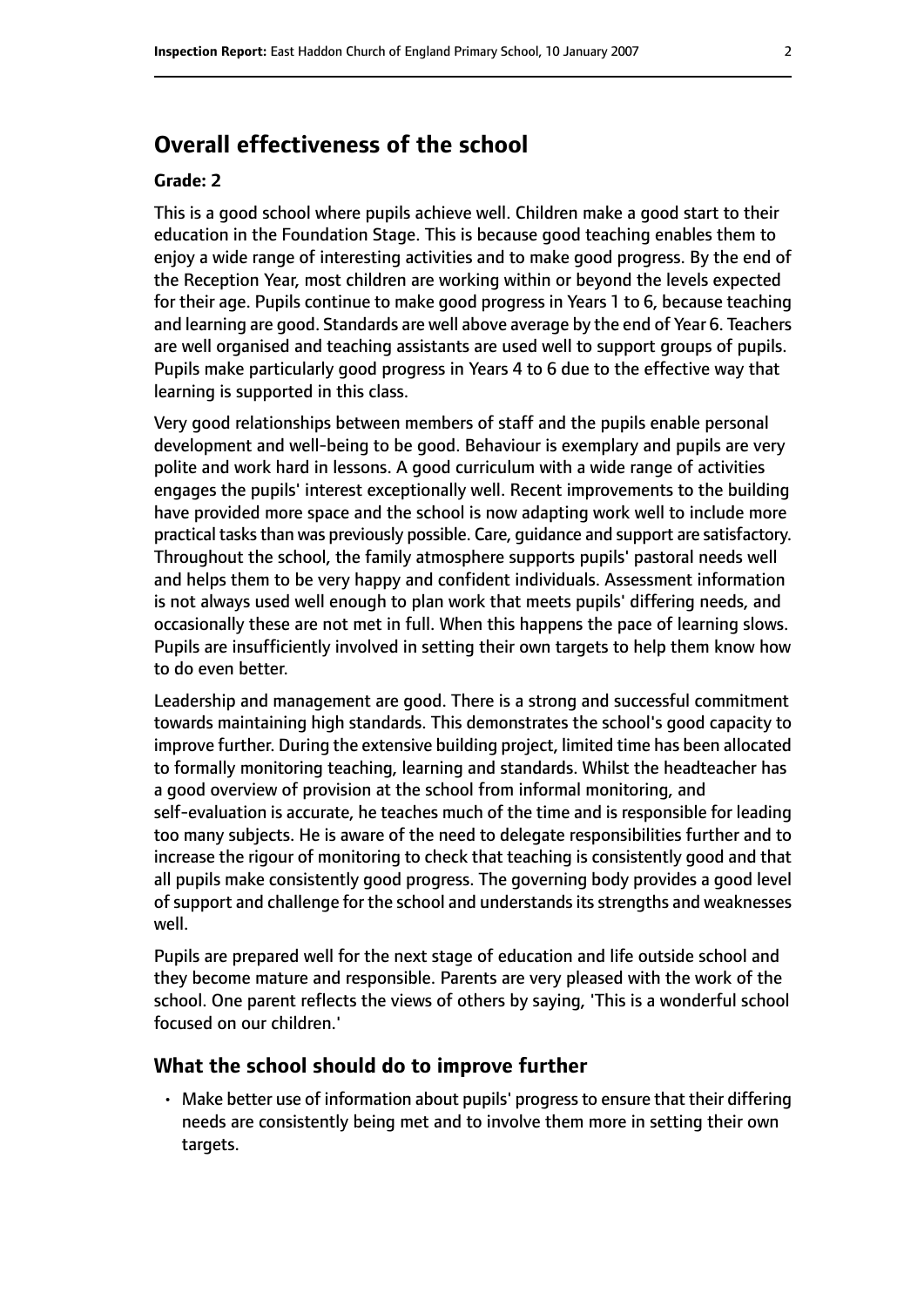• Delegate responsibilities equitably and improve the rigour in monitoring teaching and learning, to ensure that pupils make consistently good progress.

## **Achievement and standards**

#### **Grade: 2**

Pupils achieve well and make good progress throughout the school. Good provision when children start in the Foundation Stage enables them to settle quickly. They are working at or beyond the levels expected for their age when they start in Year 1. Reception children are particularly good at listening and are confident and enthusiastic learners.

By the end of Year 6, standards are well above average in English, mathematics and science. Pupils make especially good progress in Years 4 to 6. In this class there are effective arrangements for sharing the teaching that result in an accurate match of work to pupils' differing needs. Occasionally in other year groups the pace of learning slows when work is not sufficiently adapted to meet the range of abilities in each class. Pupils with learning difficulties and disabilities are well supported by teachers and teaching assistants, enabling them to make good progress.

## **Personal development and well-being**

#### **Grade: 2**

Foundation Stage children are very happy at school and this supports their good progress. Pupils throughout the school are very considerate to one another and behaviour is outstanding. One pupil said, 'There's sometimes a squabble, but we're all very friendly.' Pupils' enjoyment of their learning is also outstanding. They are eager to talk about their work and take great pride in it. They develop a good understanding of how to lead safe and healthy lifestyles.

Pupils' spiritual, moral, social and cultural development is good. In the playground, and at lunchtimes, older pupils support younger ones. Years 5 and 6 pupils especially enjoy sitting with younger pupils and being their 'buddies'. One said, 'It's nice to help.' Pupils make a positive contribution to the school community. Although there is no school council, pupils feel comfortable sharing their ideas with members of staff, and know that they will be listened to. They are proud of their support for numerous charities and for introducing the 'Huff and Puff' exercises. Through visits and visitors pupils are developing a good understanding of their own culture and a satisfactory understanding of life in a multicultural society.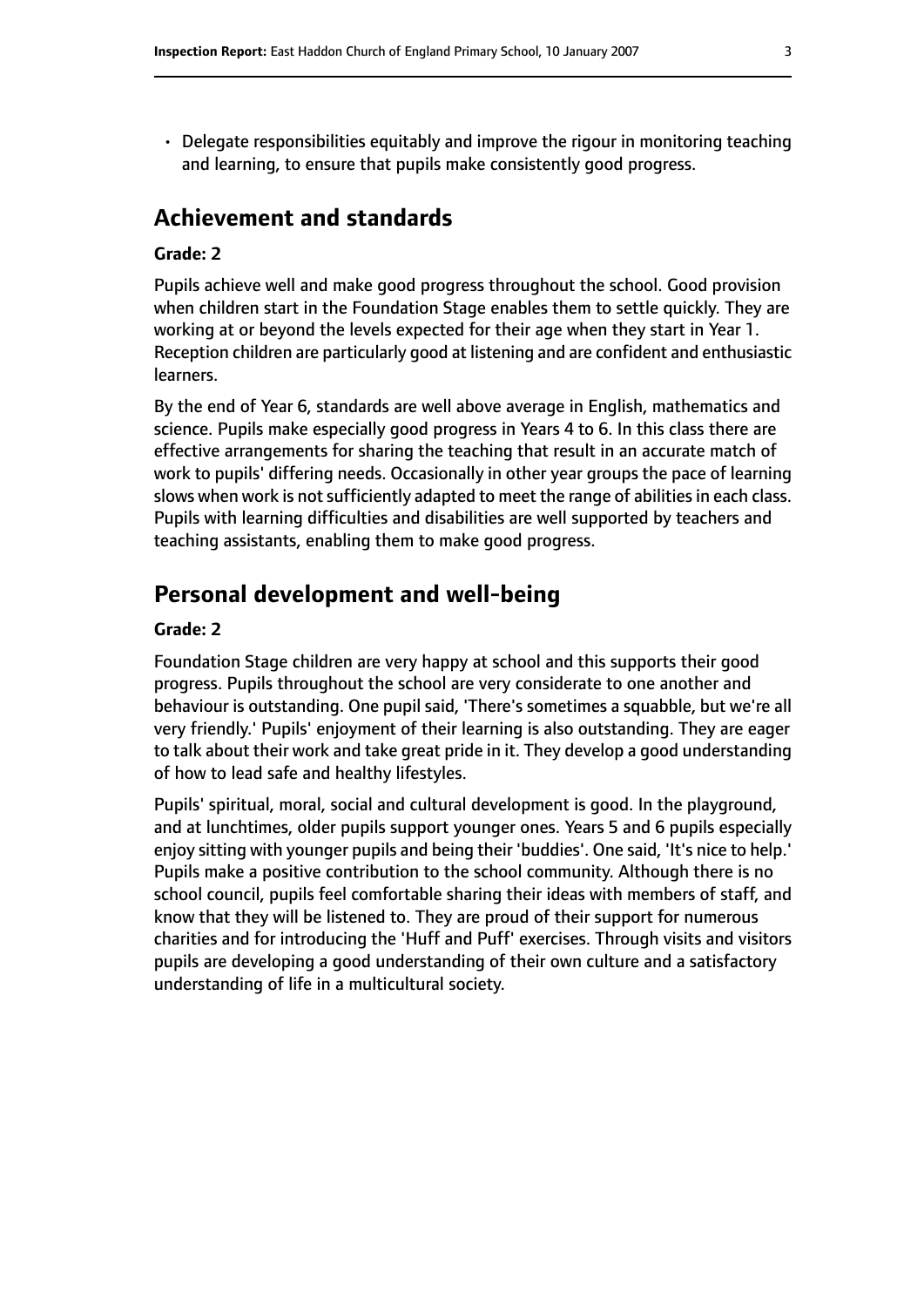# **Quality of provision**

### **Teaching and learning**

#### **Grade: 2**

Teaching and learning are good. Lessons are well organised and most tasks are challenging, enabling pupils to learn quickly. Good use is made of teaching assistants to support group activities. As a result, the progress of all groups of pupils, including those with learning difficulties and disabilities, is good. Teachers have good relationships with the pupils and manage their behaviour well. Teaching in the Foundation Stage is good. Imaginative, practical activities and high expectations ensure that children have a good start to their education. Teaching in Years 1 to 6 is good in most lessons. There are occasional inconsistencies when teachers do not plan work sufficiently well to meet the needs of different ability groups to ensure that all make quick progress. The quality of marking is satisfactory but it does not involve pupils enough in the assessment of their own learning or consistently set targets for them to work towards.

## **Curriculum and other activities**

#### **Grade: 2**

The curriculum for the Foundation Stage is good. A breadth of meaningful and exciting activities supports children well in their learning. The recent increase in indoor and outdoor space for these children is enabling the teacher to expand the range of choices for independent learning.

The curriculum for Years 1 to 6 supports the good achievement of pupils well. The school has been aware that the lack of space and recent disruption due to building work has restricted some aspects of the curriculum, such as practical science activities and physical education. This is now being addressed with the completion of major building works. The school's good emphasis on personal, social and health education has led to the good personal development and well-being of all pupils. All classes are benefiting from new technology such as the interactive whiteboards, although some teachers are still developing confidence in their use. The good range of extra-curricular activities is much appreciated by the pupils. A residential visit for Years 4 to 6 supports their academic and social and personal development well.

#### **Care, guidance and support**

#### **Grade: 3**

Pastoral care is good in this friendly school. Members of staff understand pupils' personal needs well and as a result, pupils are made to feel safe right from the time when they first join the Foundation Stage. Very good relationships contribute to the pupils' thorough enjoyment of learning and support their outstanding behaviour very well. One pupil said, 'Teachers are really nice. If there's a problem you can talk to them.' The help given to pupils by teaching assistants is good and pupils with learning difficulties and disabilities make similar progress to other groups of pupils. Although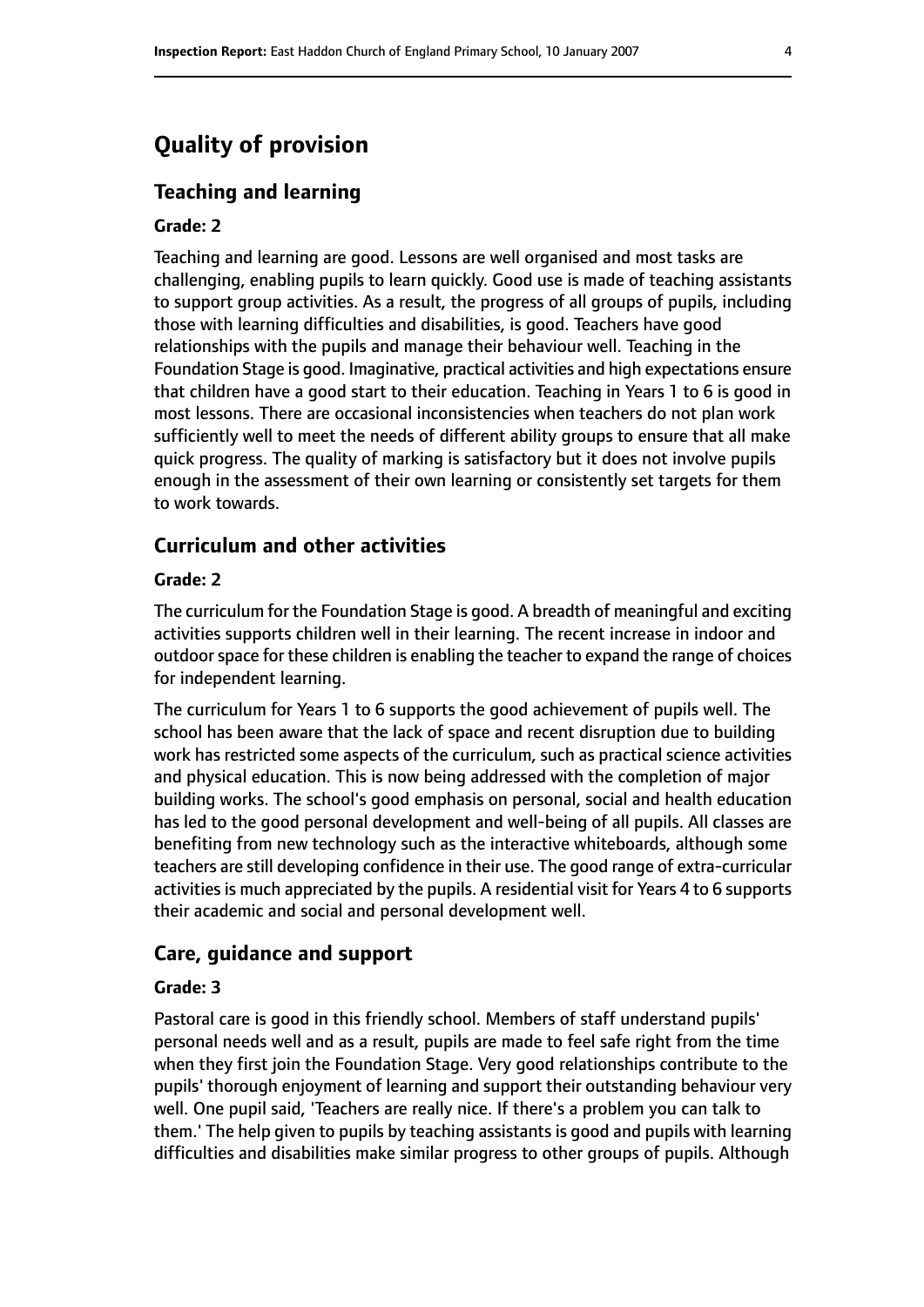pupils achieve well, there are weaknesses in the way assessment information is used to ensure that pupils make consistently good progress throughout the school. In addition, pupils are not always made aware of their personal targets to inform their next stage of learning.

# **Leadership and management**

#### **Grade: 2**

Members of staff and governors are successful in maintaining the school's well above average standards. The headteacher leads teaching by his good example, and spends much of his time in class working with the pupils. This has a positive impact on pupils' progress, particularly those in Years 4 to 6. Over the last few years much energy and time has been devoted to making improvements to the building with the view of improving provision. This has been successfully managed so that there has been minimal disruption to the pupils' learning. The delivery of practical subjects such as investigative science, art and design and physical education is now much improved. Better provision for Foundation Stage children is already evident in the increased flexibility of allowing children to choose to work outside. The headteacher has a very heavy workload and alongside his extensive teaching commitment, is responsible for managing many subjects. This has restricted the opportunities to monitor teaching, learning and standards rigorously and the school is aware that this needs urgent attention. For example, the school is currently reviewing software to improve the way that pupils' progress is tracked through the school. General strengths and weaknesses are understood and school development planning is based on improving provision and standards further. Governance is good. Governors are supportive and take a keen interest in the work of the school. They provide a good level of challenge and are aware of the need to increase the rigour in the way the school's work is monitored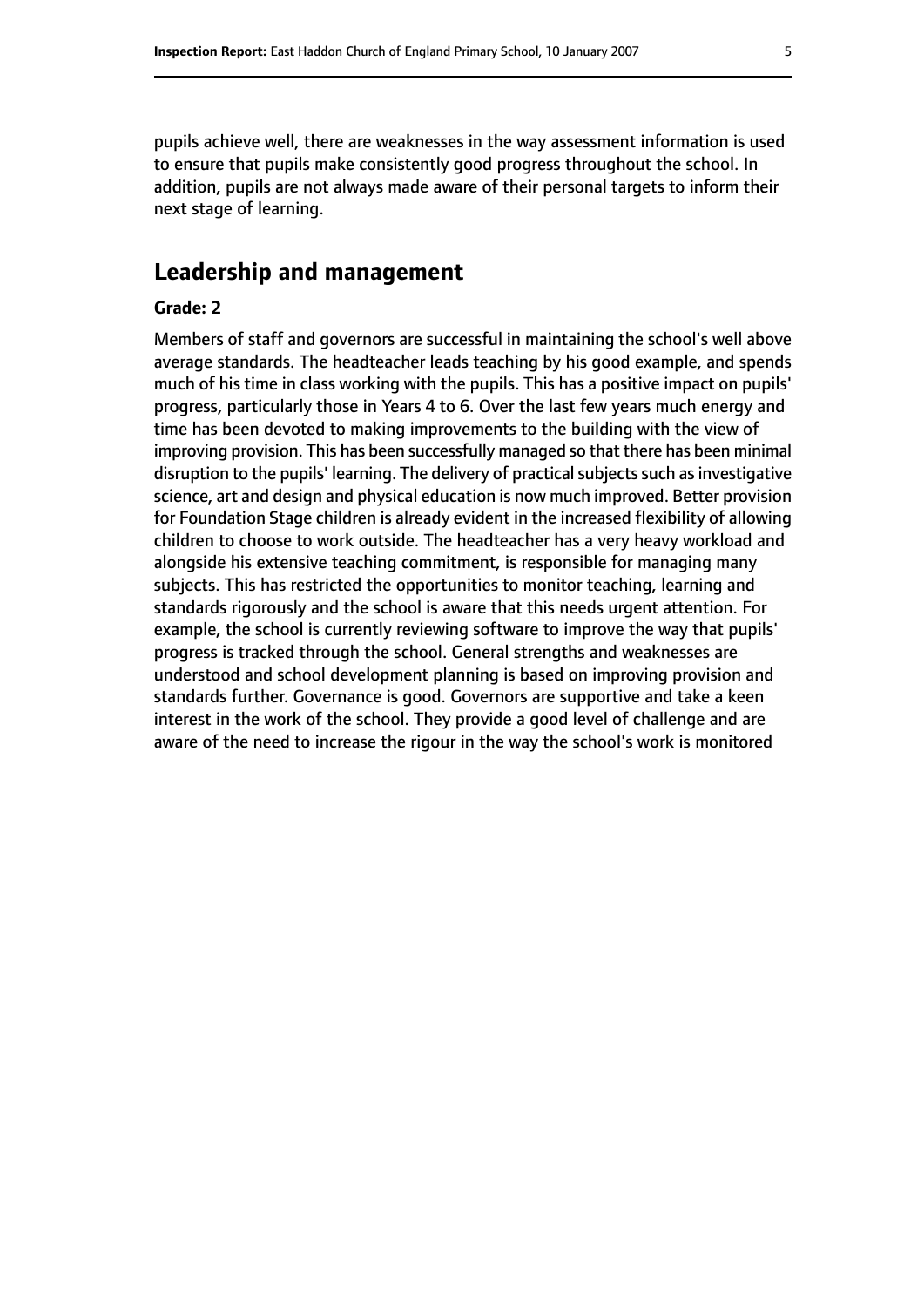**Any complaints about the inspection or the report should be made following the procedures set out inthe guidance 'Complaints about school inspection', whichis available from Ofsted's website: www.ofsted.gov.uk.**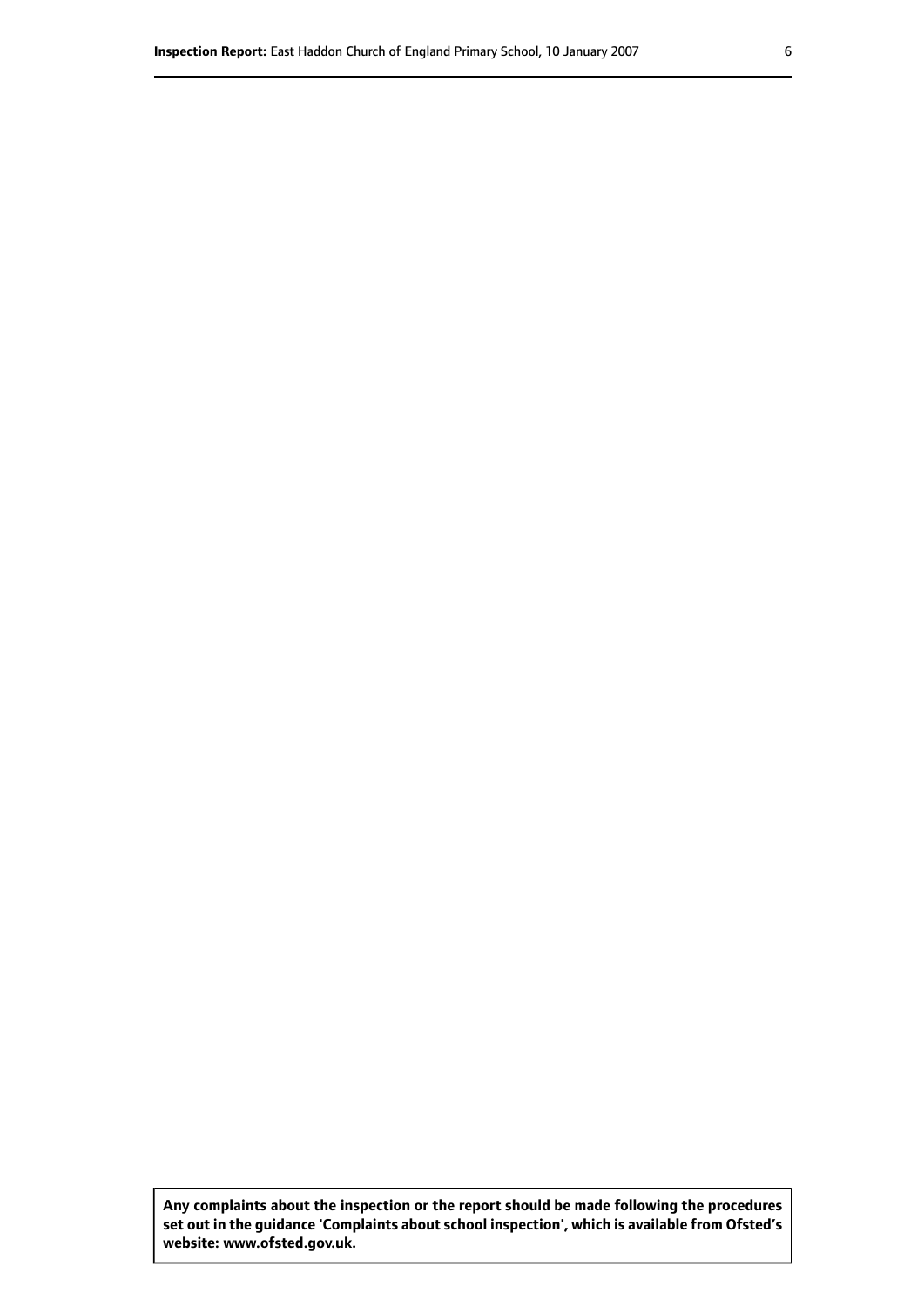# **Inspection judgements**

| Key to judgements: grade 1 is outstanding, grade 2 good, grade 3 satisfactory, and grade 4 | School  |
|--------------------------------------------------------------------------------------------|---------|
| inadeauate                                                                                 | Overall |

# **Overall effectiveness**

| How effective, efficient and inclusive is the provision of education, integrated<br>care and any extended services in meeting the needs of learners? |     |
|------------------------------------------------------------------------------------------------------------------------------------------------------|-----|
| How well does the school work in partnership with others to promote learners'<br>well-being?                                                         |     |
| The quality and standards in the Foundation Stage                                                                                                    |     |
| The effectiveness of the school's self-evaluation                                                                                                    |     |
| The capacity to make any necessary improvements                                                                                                      |     |
| Effective steps have been taken to promote improvement since the last<br>inspection                                                                  | Yes |

# **Achievement and standards**

| How well do learners achieve?                                                                               |  |
|-------------------------------------------------------------------------------------------------------------|--|
| The standards <sup>1</sup> reached by learners                                                              |  |
| How well learners make progress, taking account of any significant variations between<br>groups of learners |  |
| How well learners with learning difficulties and disabilities make progress                                 |  |

# **Personal development and well-being**

| How good is the overall personal development and well-being of the<br>learners?                                  |  |
|------------------------------------------------------------------------------------------------------------------|--|
| The extent of learners' spiritual, moral, social and cultural development                                        |  |
| The behaviour of learners                                                                                        |  |
| The attendance of learners                                                                                       |  |
| How well learners enjoy their education                                                                          |  |
| The extent to which learners adopt safe practices                                                                |  |
| The extent to which learners adopt healthy lifestyles                                                            |  |
| The extent to which learners make a positive contribution to the community                                       |  |
| How well learners develop workplace and other skills that will contribute to<br>their future economic well-being |  |

# **The quality of provision**

| $\Box$ How effective are teaching and learning in meeting the full range of the $\Box$<br>  learners' needs?        |  |
|---------------------------------------------------------------------------------------------------------------------|--|
| $\mid$ How well do the curriculum and other activities meet the range of needs<br>$\mid$ and interests of learners? |  |
| How well are learners cared for, guided and supported?                                                              |  |

 $^1$  Grade 1 - Exceptionally and consistently high; Grade 2 - Generally above average with none significantly below average; Grade 3 - Broadly average to below average; Grade 4 - Exceptionally low.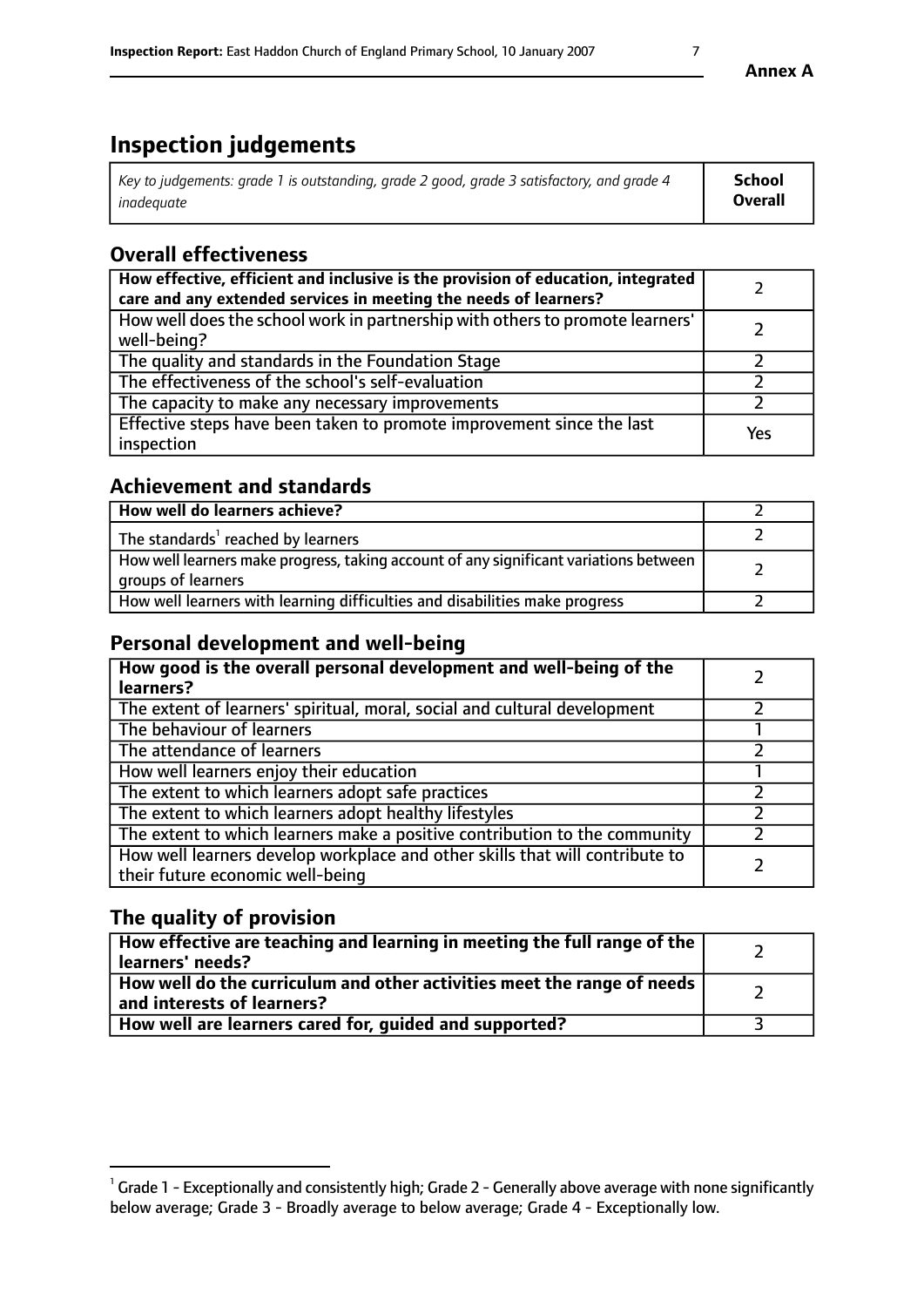# **Leadership and management**

| How effective are leadership and management in raising achievement<br>and supporting all learners?                                              |               |
|-------------------------------------------------------------------------------------------------------------------------------------------------|---------------|
| How effectively leaders and managers at all levels set clear direction leading<br>to improvement and promote high quality of care and education |               |
| How effectively performance is monitored, evaluated and improved to meet<br>challenging targets                                                 | 3             |
| How well equality of opportunity is promoted and discrimination tackled so<br>that all learners achieve as well as they can                     |               |
| How effectively and efficiently resources, including staff, are deployed to<br>achieve value for money                                          | $\mathcal{L}$ |
| The extent to which governors and other supervisory boards discharge their<br>responsibilities                                                  |               |
| Do procedures for safequarding learners meet current government<br>requirements?                                                                | Yes           |
| Does this school require special measures?                                                                                                      | No            |
| Does this school require a notice to improve?                                                                                                   | <b>No</b>     |